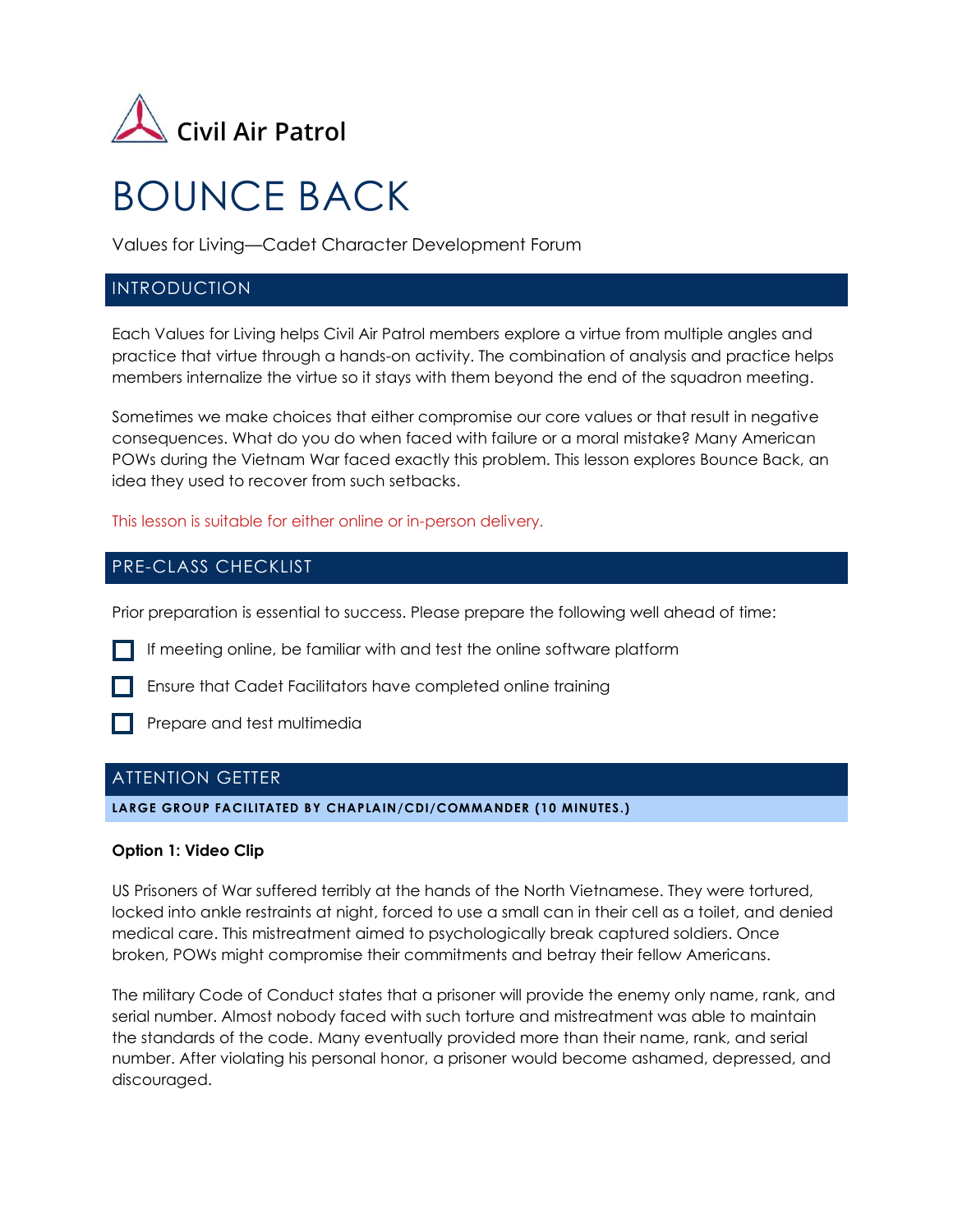This video,<sup>1</sup> featuring some of the American prison camp leaders, explains the concept of "Bounce Back." After personal failure, "Bounce Back" helped the POWs regain their self-esteem and sense of honor.

## **Option 2: Read this in lieu of showing the video clip**

Living with rats and bugs. Enduring no heat in the winter and sweltering humidity in the summer. Surviving torture. These are conditions that Lee Ellis endured as a prisoner of war and that he says taught him valuable lessons of leadership. Ellis is a retired Air Force Colonel and fighter pilot. After he was shot down over Vietnam, Ellis spent more than five years as a POW in a North Vietnamese prison.

"It's a French prison built in the early 1900s. It occupies an entire downtown block," Ellis said. "The walls are 15 feet high, 5 or 6 feet thick, guard towers at all the corners—so impossible to escape."

Ellis learned a powerful lesson after his first interrogation, which included torture. After almost 24 hours of agony, he agreed to fill out a biography. "I gave my name, rank, service number, date of birth, which is what we were supposed to do," Ellis said. "But I didn't give any more than what was accurate, except for my father's name. I did, however, write a fictitious biography."

Even so, Ellis felt broken for having given in to the torture. His morale hit an all-time low. "I felt like I was the weakest, poorest military person who had ever worn the uniform," Ellis said. "As it turned out later, I've learned that everybody had been through that type of thing and done about the same thing."

Ellis said his fellow POWs helped him recover and learn to deal with the torture. The senior ranking officer, Lt. Col. Robbie Risner, coined a term that helped them recover their honor. "He said we just need to Bounce Back. He said be a good American, live by the code of conduct. Take torture to resist only up to the point of where you don't lose physical or mental damage," Ellis said. "Give as little as possible and be ready to Bounce Back."

## **Option 3: Personal Story**

Share a story where you experienced a personal failure of your beliefs or standards and were discouraged and depressed by your behavior. How did you "Bounce Back" and recover from that event?

<sup>1</sup> Video clip from the PBS production, *Return with Honor*, provided under fair use copyright law for limited and transformative educational purpose. Please do not distribute this clip to others.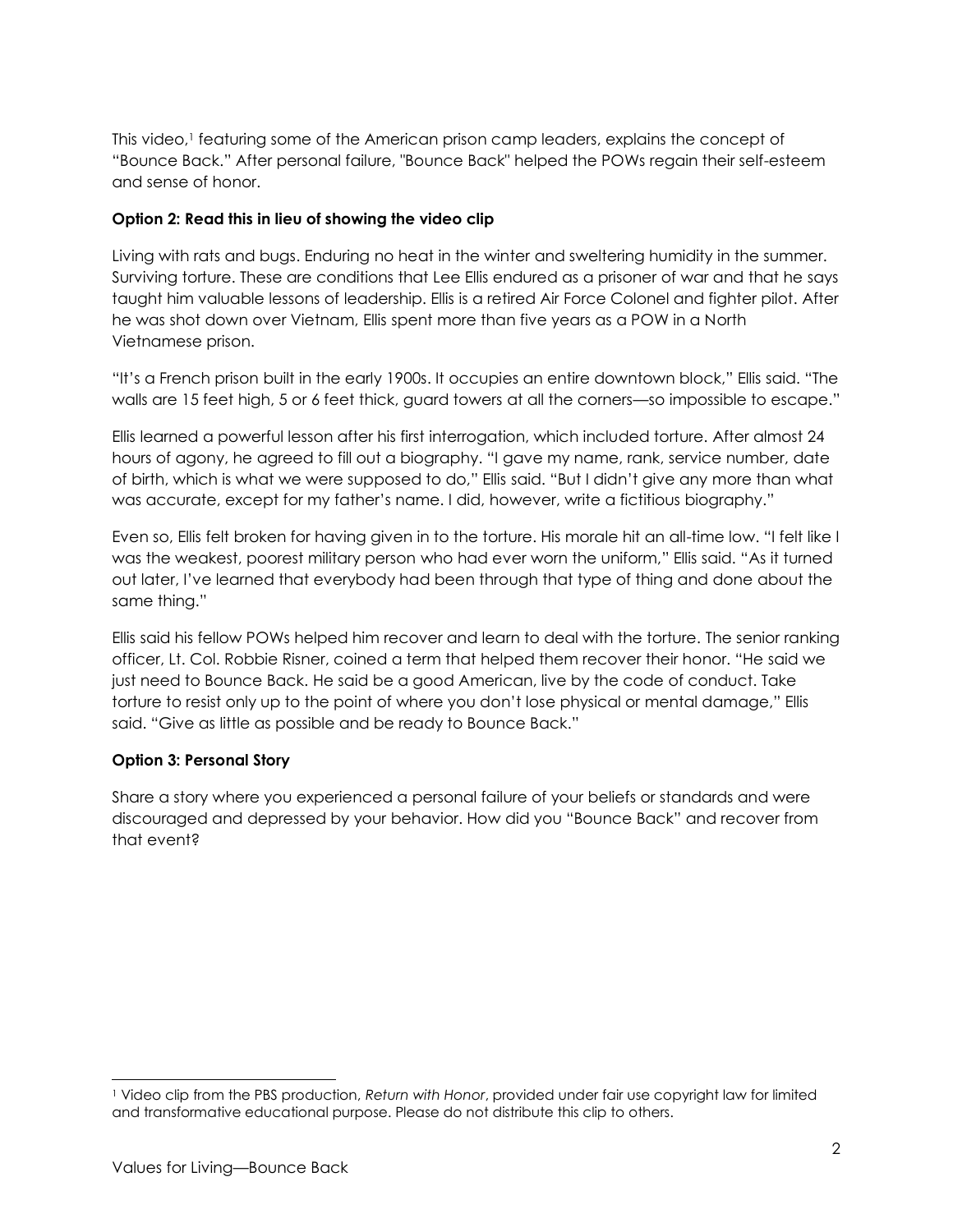# UNDERSTANDING THE DESIRED BEHAVIOR

#### **ONLINE GROUP OR SMALL GROUP DISCUSSION LED BY CADET FACILITATORS (10 MINUTES)**

Cadet facilitators should begin the small group discussion with the following introduction:

Nobody is perfect. We will all someday do something that violates our personal standards. You may be pressured by your peers to do something you know is wrong, perhaps even something you promised you would never do. You could try to rationalize, to pretend you didn't do anything wrong, or justify your behavior by pointing to other people who have done the same. You could try to run away and find a new group of friends who don't know what you've done. You could "beat yourself up" and say to yourself, "well, I am already a failure, so there's no sense in trying to change." Or you could choose a better way. You could admit your failure and say, "because I refuse to go down that road again, I am becoming a stronger person." Bounce Back is *choosing* your own stronger and more resilient moral character.

After reading the introduction, pose the following (or similar) questions to your small groups.

- Describe a situation in your world where you or others might be tempted to violate your own personal character standards.
- If someone violates his standards not once but twice; would he be more likely to give in a third and a fourth time? What might go through someone's mind while this happens?
- Can you recall a situation with someone you know, or know of, that developed serious problems because they did not Bounce Back?
- Have you ever had to Bounce Back? Would you be willing to share it with the group?

# APPLICATION OF THE BEHAVIOR TO THEIR LIVES

#### **LARGE GROUP FACILITATED BY CHAPLAIN/CDI/COMMANDER (15 MINUTES)**

Adult facilitators should pose the following or similar questions to their groups. As always, please select and modify questions according to the needs of your units.

- What is the hardest thing about Bouncing Back?
- Why is it hard to admit to yourself that you are messing up?
- Why is it hard to admit your mistakes to others?
- Why was so important for the POWs in the Hanoi Hilton to admit their failures to one another?
- Whom do these confessions help?
- How does Bouncing Back relate to each of CAP's Core Values?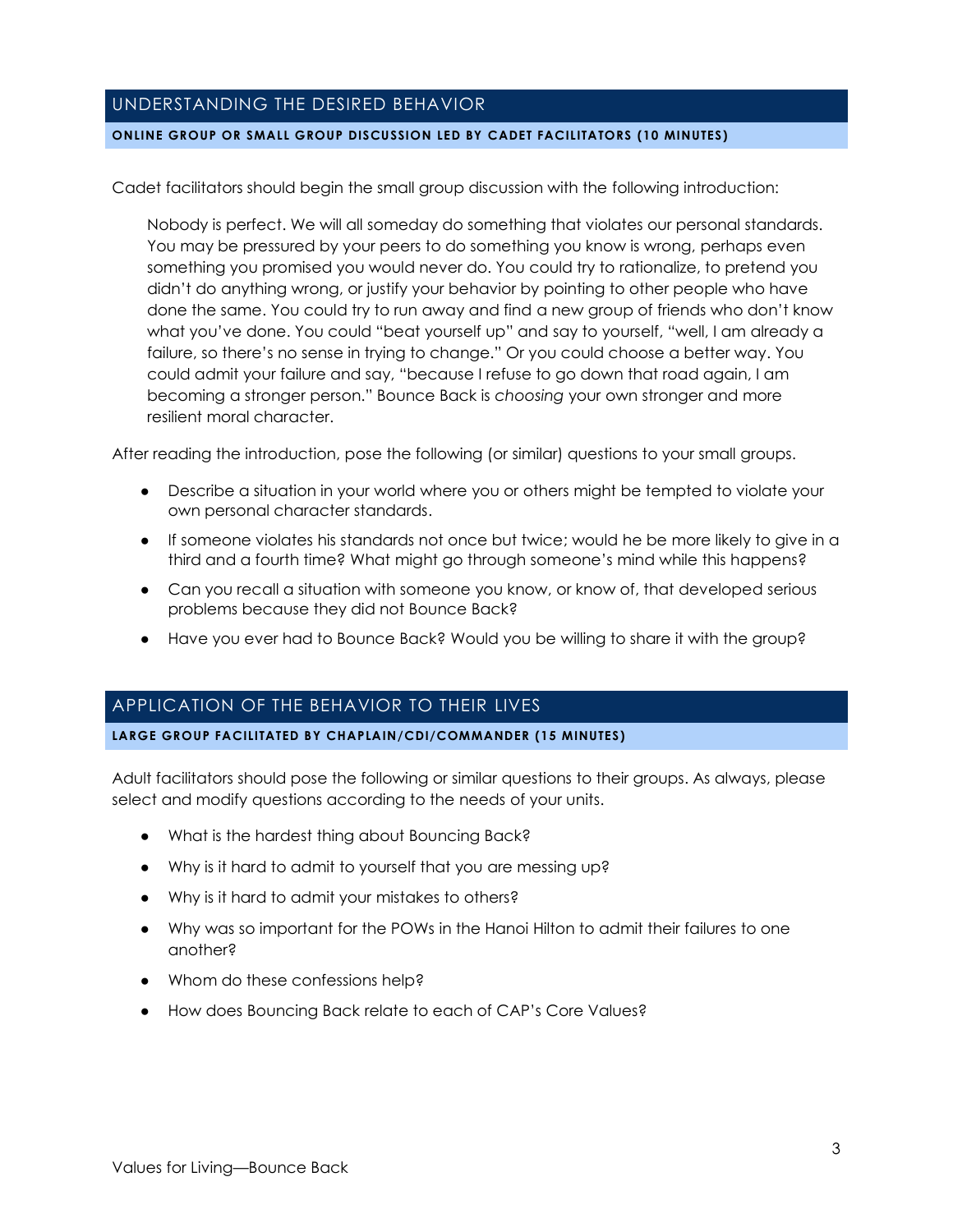## **ACTIVITY**

#### **LED BY SMALL GROUP FACILITATORS OR ONLINE ADULT FACILITATOR (10-15 MINUTES)**

In this exercise, units will imagine one or more scenarios in which the facilitator needs to Bounce Back from a failure. Participants must encourage the facilitator to admit the fault and then choose to identify with a renewed moral purpose. What can you say to a friend or teammate to help that person Bounce Back?

Please do not immediately reveal the fault or mistake. Instead, challenge the participants to discover the fault through gentle and tactful questions. Let them discover your fears and respond appropriately. Even small efforts in roleplaying will reap significant rewards in engagement and effectiveness.

As always, facilitators should modify the scenarios according to the needs and capabilities of your units.

**Scenario One - Trouble at School:** The facilitator sits alone in the hallway outside of the principal's office at your high school. Your friends (the other participants) approach and ask what you are doing there. You don't want to admit it, but you have been "busted" and are awaiting disciplinary action. You may choose the reason you are in trouble. Perhaps you were in a fight, caught with contraband, or attempted to cheat on an exam. You aren't necessarily ready to admit what you did and you're afraid of the consequences. Will the principal call your parents? Will you be suspended? Will you be kicked off the sports team or removed from the National Honor Society?

**Scenario Two - Admissions Disappointment:** The facilitator has just received some terrible news. You had set your heart on attending one of the service academies but just learned that you were rejected by all of them. Even worse, you weren't admitted to any of your "safety schools," so you aren't sure what you'll be doing next year. You are feeling defeated and depressed, convinced you will never be a success at anything and ashamed to face your college-bound friends.

**Scenario Three - Called Out:** The facilitator is the unit's cadet commander. Before tonight's meeting, you were making fun of a particular senior member with a bad attitude and a reputation for being hard on cadets. Your squadron commander heard your comments and was sorely disappointed. She has asked you to apologize to the senior member in front of the entire squadron before the end of the meeting. You aren't sure you want to apologize. That senior member is jerk and public apologies are unnecessarily humiliating. If you are forced to embarrass yourself in front of the squadron, how will you ever regain the respect you need to lead effectively?